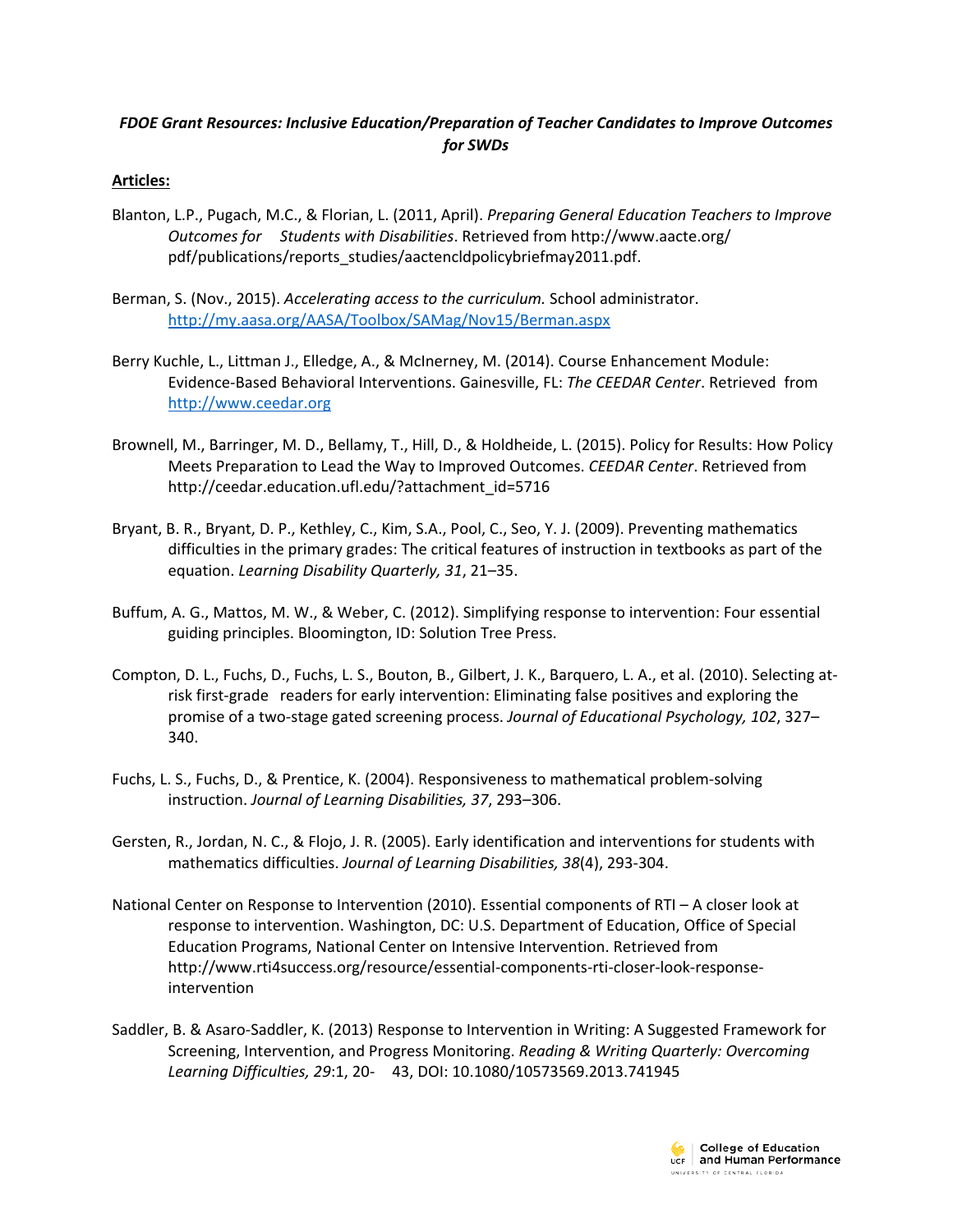#### **Website Resources:**

Who Are Exceptional Learners: [https://www.cec.sped.org/Special-Ed-Topics/Who-Are-Exceptional-](https://www.cec.sped.org/Special-Ed-Topics/Who-Are-Exceptional-Learners)[Learners](https://www.cec.sped.org/Special-Ed-Topics/Who-Are-Exceptional-Learners)

UDL Guidelines: [www.udlcenter.org/aboutudl/udlguidelines/udlguidelines\\_graphicorganizer](http://www.udlcenter.org/aboutudl/udlguidelines/udlguidelines_graphicorganizer)

Center for Assistive Special Technology (2015).<http://www.cast.org/>

- Center on Response to Intervention at American Institutes for Research. (2012). RTI implementer series module 3: Multi-level prevention system. Washington, DC: US Department of Education, Office of Special Education Programs, *Center on Response to Intervention at American Institutes for Research*. Retrieved from http://www.rti4success.org/resource/rti-implementer-series-module-3-multi-levelprevention-system
- The IRIS Center for Training Enhancements. (2010). Fidelity of implementation: Selecting and implementing evidence-based practices and programs. Retrieved from http://iriscenter.wpengine.com/module/fid/#content
- The IRIS Center for Training Enhancements. (2010). RTI: Mathematics. Retrieved from http://iris.peabody.vanderbilt.edu/module/rti-math/#content
- National Center on Student Progress Monitoring. (2008). Using curriculum-based measurements in response to intervention framework: Using CBM to determine response to intervention manual. Washington, DC: Office of Special Education Programs, National Center on Student Progress Monitoring. Retrieved fro[m http://www.rti4success.org/resource/using-cbm-determine](http://www.rti4success.org/resource/using-cbm-determine-response-intervention)[response-intervention](http://www.rti4success.org/resource/using-cbm-determine-response-intervention)
- Universal Design for Learning: CEEDAR. (2015). Retrieved from http://ceedar.education.ufl.edu/cems/udl/
- High-Quality Mathematics Instruction: What Teachers Should Know. (2015). *The IRIS Center*. Retrieved from http://iris.peabody.vanderbilt.edu/module/math/

Secondary Reading Instruction (Part 1): Teaching Vocabulary and Comprehension in the Content Areas. (2015). *The IRIS Center*. Retrieved from http://iris.peabody.vanderbilt.edu/module/sec-rdng/

The Pre-Referral Process: Procedures for Supporting Students with Academic and Behavioral Concerns. (2015). *The IRIS Center*. Retrieved from http://iris.peabody.vanderbilt.edu/module/preref/

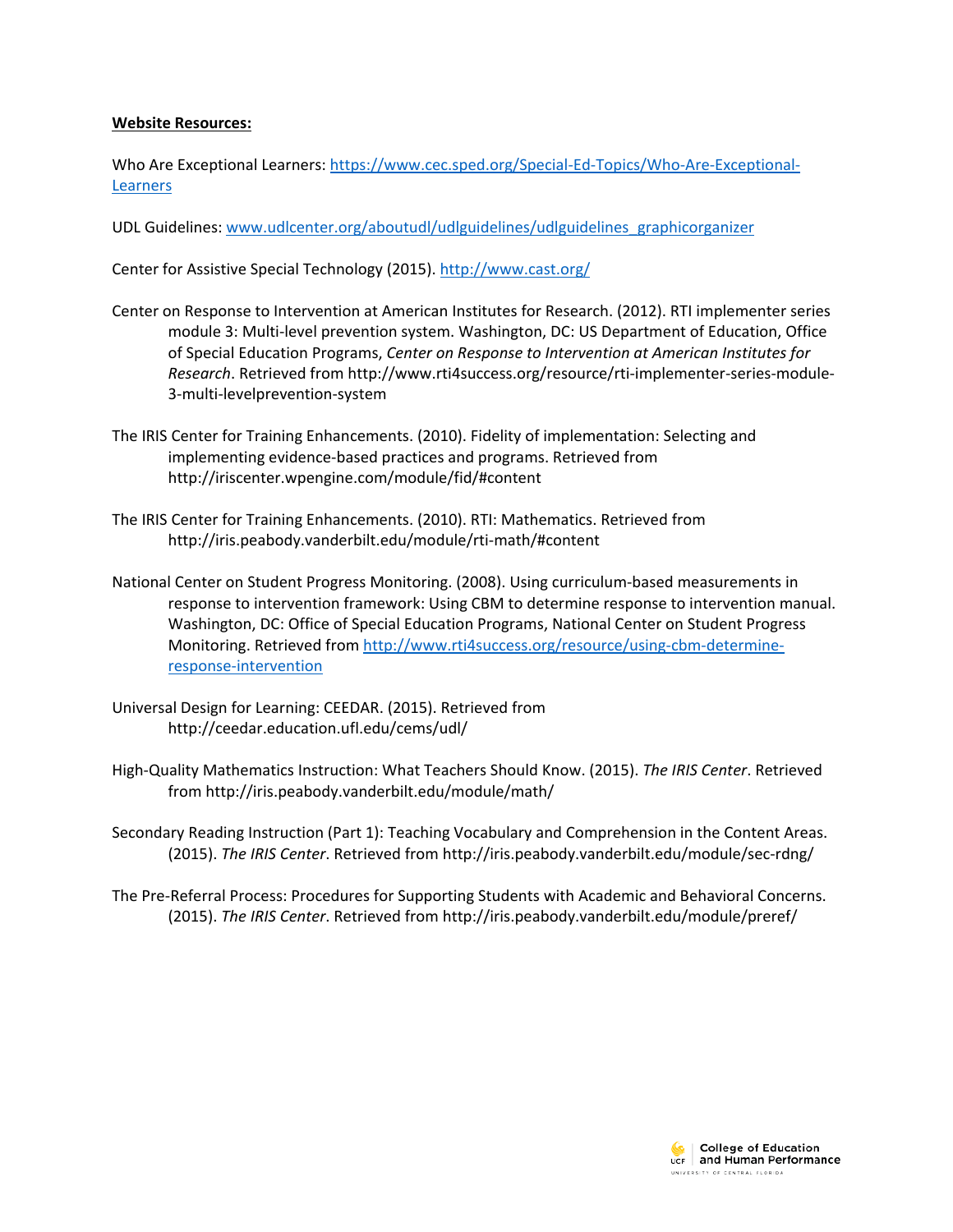# Accelerating Access to the Curriculum

Universal design for learning targets new supports and on-ramps to the high-speed highway of instruction for students

**By Sheldon Berman**/*School Administrator, November 2015*

The architectural concept of universal design revolutionized our thinking about access to buildings, streets and playgrounds. Access issues were considered endemic to persons with certain physical disabilities — they had the problem and they were responsible for adjusting to the environment.

What reframed our thinking was the realization that the problem existed not in the users but rather in a deficient design that failed to accommodate people's natural variability. As universal design became commonplace, architects and city planners discovered that a wide array of individuals — those using bicycles and baby strollers or those who simply enjoyed the incline of a ramp — took advantage of the alternative access. Universal design benefited everyone.

In similar fashion, universal design for learning, or UDL, is transforming access to the curriculum. And just as universal design revolutionized architectural design, UDL is revolutionizing curricular design and instructional planning by providing the academic curb cuts and other pathways that facilitate access to core concepts and skills development by all students.



**Patricia Ganley (right), who works with schools on applying the universal design for learning through the CAST resource center, with students in a middle school science classroom.** *(Photo by CAST, Wakefield, Mass.)*

## **Curriculum Centric**

As school and district leaders, we want to help teachers meet the learning needs of students with disabilities and of varied cultural, language and economic backgrounds. We understand that students learn in varied ways and may require different strategies to achieve the same goals. Our challenge is to plan for that natural variability and make the means of learning as flexible as possible while upholding essential goals.

Our traditional approach to teaching is curriculum-centric — that is, students' success in

mastering the curriculum places them along a spectrum from gifted to average to failing or disabled. By contrast, UDL contends that the underlying cause of inadequate mastery is not the disability of the learner but rather the "disability" of a text- and print-dominated curriculum that fails to support and accommodate learners' diversity.

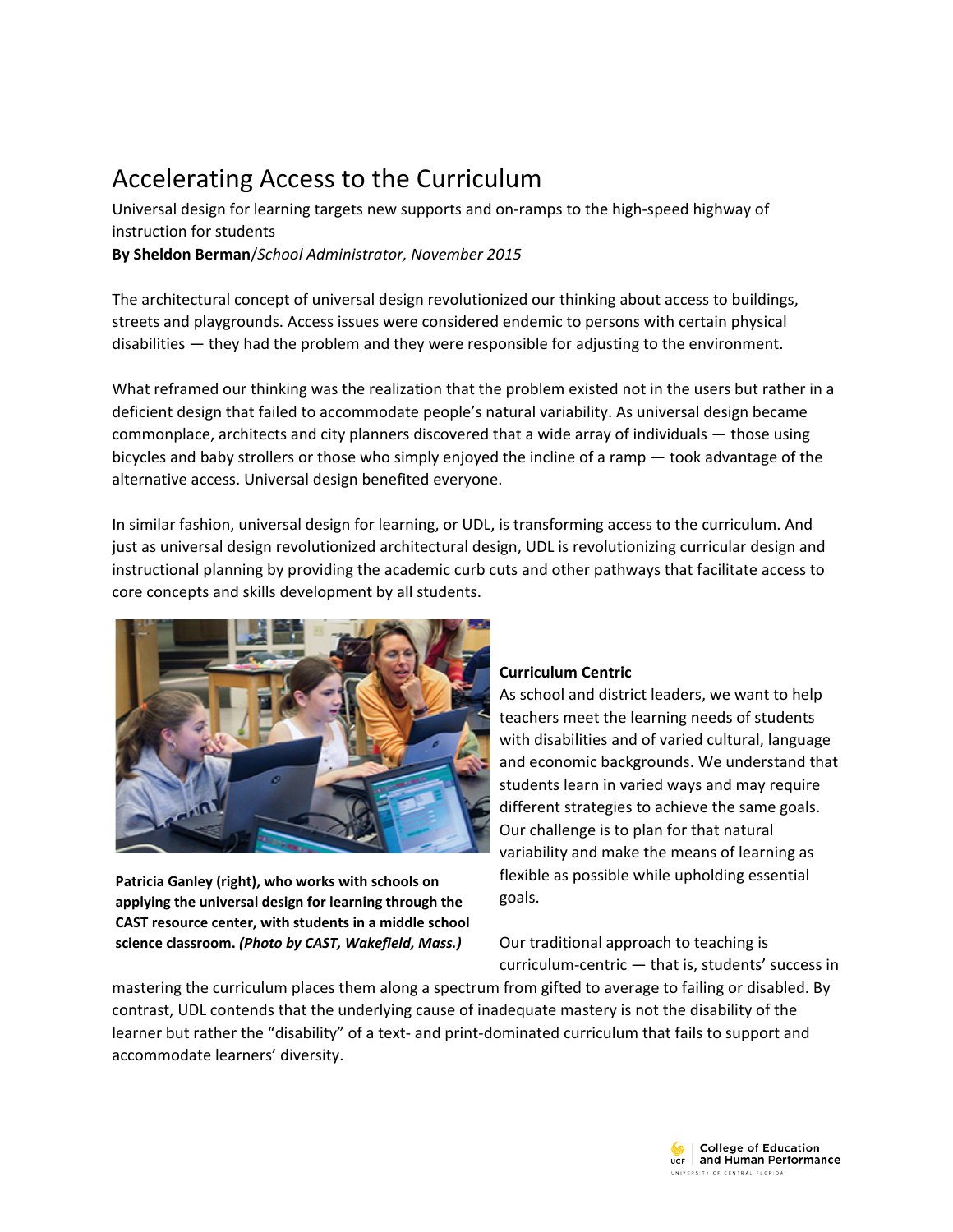Our discovery that ramps and auditory traffic cues aid persons beyond those with disabilities has informed the UDL approach to curriculum. Instead of focusing on fixing problems, UDL strives to make all options as widely available as possible to support every student. More than just acknowledging variability in learning, UDL accepts it as the norm and argues we should plan for it.

UDL's principles were articulated first in the 1990s by a Massachusetts nonprofit known as CAST (*[www.CAST.org](http://www.cast.org/)*), which today serves as the national center for UDL policy, research and professional development. Central to UDL's effectiveness is predesigning curriculum and instruction to include



**Sheldon Berman checks on the learning of elementary school students in Eugene, Ore., where he previously was superintendent.** *(Photo by Eugene School District 4J)*

flexible options that address the natural and predictable variability among students. Through intentional planning that removes barriers within a learning environment, we can eliminate circumstances that contribute to failure.

CAST developed a framework to support teachers and curriculum developers in their planning and instructional design. Within that framework, UDL offers all students access to the curriculum by accommodating three systematic dimensions of variability: How students understand information, how they engage in learning, and how they express their learning. Because these dimensions are predictable, we can plan for them in advance and provide students with multiple ways to encounter new knowledge, participate in the learning experience and demonstrate their understanding and growth.

## **Means of Representation**

Formal instruction long has been dominated by verbal communication and print media, which pose a barrier for some students. By instead presenting a lesson through a variety of modalities, media and materials, teachers can address differences in how learners perceive, interpret and understand information. The routine incorporation of digital, video, audio and imaging options provides broader access to key concepts and skills.

For example, a classroom setting can provide a variety of media to learn about a subject with students selecting the media that feel most comfortable for their learning needs. Students choose among multiple stations that include books to read, audio selections, text-to-speech reading of material and video. They can select more than one station, thereby gaining various perspectives on the same topic.

Although each student may do something different, the options enable all students to focus on the same learning target together and to enter the learning experience with confidence because they have been able to access and understand the material in a way that works for them.

#### **Means of Engagement**

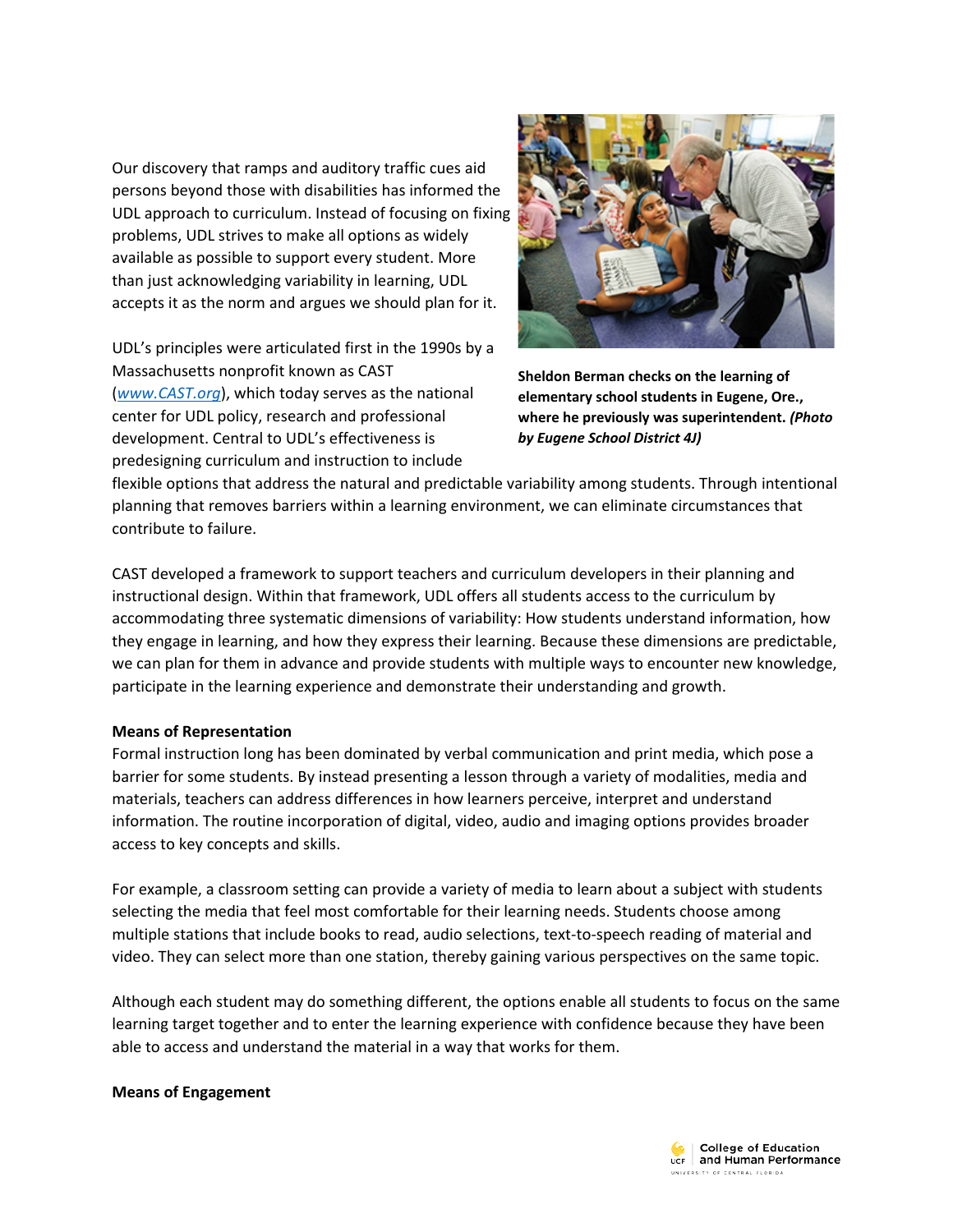Sparking students' interest is key to effective learning, yet each student may be motivated by different ways of engaging with the material. Choice and options are by their very nature motivational. Making individual choices about how to access information, what challenge level to take on and what medium to use to demonstrate understanding are effective ways to support a high level of investment and ownership of learning.

By offering many ways to connect with concepts, teachers both enrich the learning environment and enable students to choose how they want to interact with the content. Teachers can provide various entry points by planning instruction that builds in options for hands-on applications, simulations, puzzles and games, real-world problem-solving exercises, collaborative group activities or other avenues that enlist student participation and engagement.

Using these multiple options as a base for individual and group projects encourages students to explore the material in a variety of ways and is an effective strategy for addressing learner variability. Access to varied technology tools and applications further broadens the vehicles for that engagement. Given the freedom to choose how to interact with the material, students become more engaged in their learning and assume more responsibility for their learning.

## **Means of Expression**

We often assume that fairness demands all students express their understanding or be assessed the same way. However, to generate the most meaningful performance data, students should be encouraged to exhibit their learning in multiple ways and times. Allowing for such variability enhances students' understanding and engagement while providing richer data on the degree to which the curriculum and instruction are effective in supporting student learning.

One of the critical differences in the UDL approach is that scaffolding and supports are built into assessment to ensure the accuracy of the construct being assessed and to enhance students' ability to focus on the core task. For example, in an assessment of the main idea of a reading passage, providing supports such as text to speech, an online graphic organizer or integrated highlighting may enable students to accomplish the task successfully.

Similar supports have been incorporated into such summative assessments as the Smarter Balanced assessment of Common Core standards used by 18 states last spring. Smarter Balanced embedded into its assessment instrument "universal tools," such as a calculator, digital notepad, highlighter, glossary and spell check; "designated supports," such as a translator, text to speech, masking, color contrast and magnification; and "accommodations," such as braille, closed captioning and American Sign Language. New diagnostic technology also enables students to experience ongoing self-monitoring with masteryoriented feedback that promotes reflection and ownership.

## **Supporting Variability**

With professional development and collegial support, teachers can  $-$  and often do  $-$  make adjustments to their instructional strategies. However, the cutting edge of UDL work is in the redesign of curriculum and materials to enhance their accessibility and flexibility. This is where technology can play a key role by embedding flexibility in how materials are accessed, how supports are provided and how